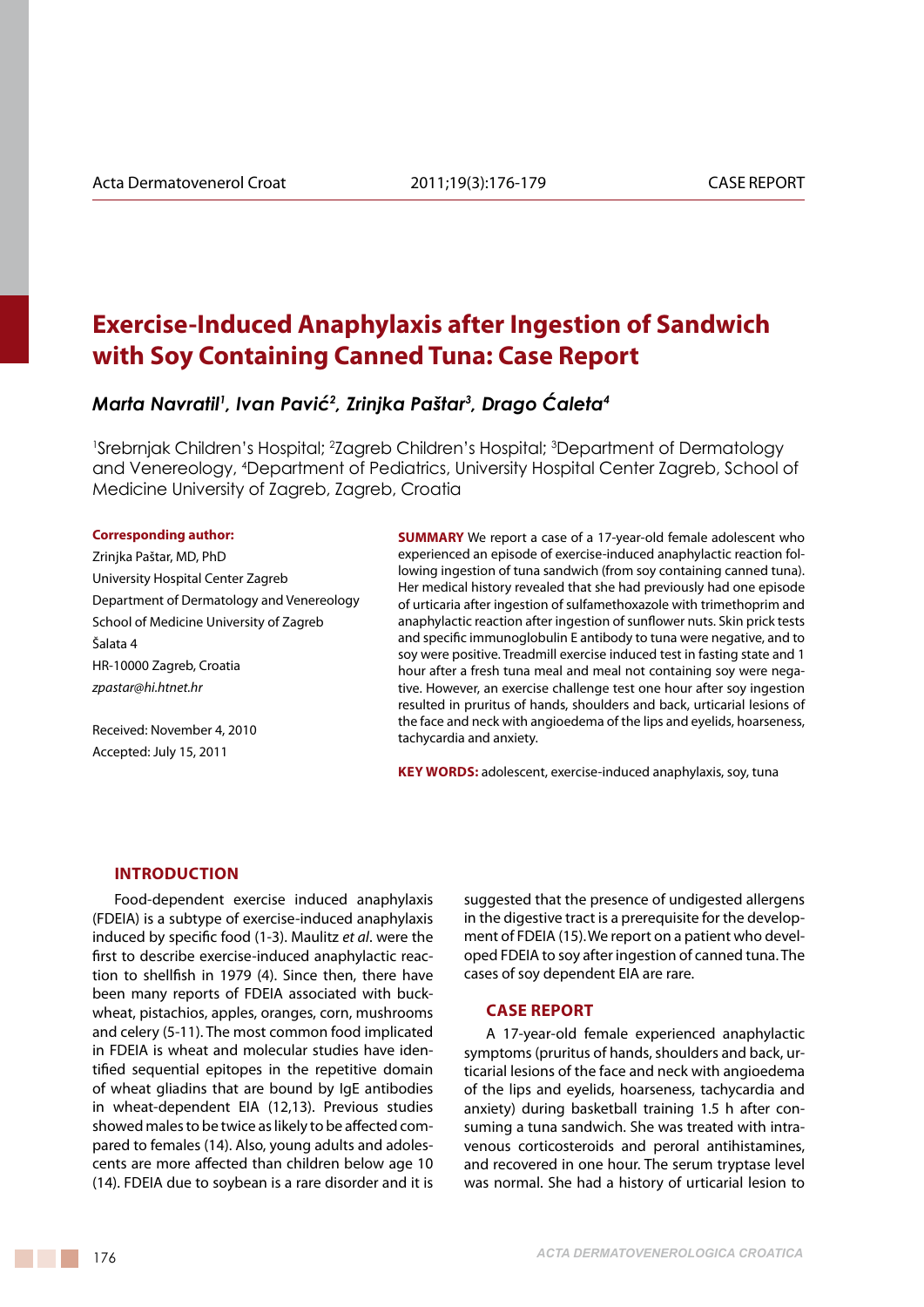sulfamethoxazole with trimethoprim and aspirin. Open-label challenge test was negative to sulfamethoxazole with trimethoprim and positive to aspirin. Furthermore, she also had experienced anaphylactic reaction (nausea, vomiting and rush) after eating sunflower nuts. By then, she had drunk soy milk and eaten soy products without adverse reactions.

On admission, 1 month after initial anaphylaxis, physical examination revealed no significant findings. Skin prick tests with additives and food allergens were positive to soy (7 mm). The size of the wheal to histamine was 5 mm. Total IgE antibody was 130.0 kU/L and specific IgE antibody to soy was 0.43 kU/L. Specific IgE antibody to tuna was negative. Open-label oral challenge test with fresh tuna, canned tuna and soy failed to induce any allergic reaction. Treadmill exercise induced test in fasting state using standard Bruce protocol was also negative. After that, we performed treadmill exercise induced test 60 minutes after fresh tuna ingestion and it was negative. Treadmill exercise induced test 60 min after soy ingestion was positive. The patient developed urticaria, tachycardia and pruritus. We treated her with intramuscular injection of epinephrine and corticosteroids and she recovered after 3 hours. The patient was advised to avoid taking soy and soy containing products before exercise. Additionally, self-injectable epinephrine and antihistamines for crisis management were prescribed. She has not experienced another episode since.

# **Discussion**

A case of female adolescent with exercise induced anaphylaxis due to soy protein in canned tuna is presented. FDEIA was confirmed on the basis of positive treadmill exercise induced test 60 min after soy ingestion. FDEIA caused by soy protein is very rare and it is very likely underdiagnosed (15). Many products contain soy protein, yet soy is not listed on their ingredients labels. In our case, canned tuna with vegetable broth contained soy protein.

Two possible hypotheses concerning the pathophysiology for FDEIA have been proposed. Gut permeability is one factor that may play an important role in the development of FDEIA (16). An animal study by Yano *et al.* using lysozyme-sensitized mice revealed that exercise increased the gastrointestinal absorption of lysozyme ingested prior to activity (17). Sensitized mice were found to have a greater number of mucosal lesions in small intestine after exercise than sensitized mice at rest or unsensitized mice, although the mechanism of mucosal damage was not addressed. The authors have noted that exercise can cause significant decreases in mesenteric blood flow and that intestinal ischemia is linked to increased bacterial translocation and absorption of endotoxin from the gastrointestinal tract.

Another factor hypothesized to be involved in the pathophysiology of FDEIA is tissue transglutaminase (tTG) activity beneath gastrointestinal epithelium (16). Palosuo *et al.* showed that omega-5 gliadinderived peptides were cross-linked by tTG, causing a marked increase in IgE binding both *in vitro* and *in vivo*. Activation of tTG during exercise in patients with wheat-dependent exercise-induced anaphylaxis (WDEIA) could lead to the formation of large allergen complexes capable of eliciting anaphylactic reactions (18). Moreover, tTG activity can be stimulated during exercise by higher circulating levels of tumor necrosis factor α, interleukin-6, and glucocorticoid hormones produced by skeletal muscle contraction (18). Activated tTG and increased modification of food-derived peptides may lead to more IgE cross-linking and mast cell degranulation. Whether tTG acts on other food substrates besides gliadin is yet to see.

Also, an important consideration in FDEIA is a dose-dependent effect of food allergen on precipitating allergic reaction (19).Furthermore, some medications can influence the onset of FDEIA. Several Japanese studies found aspirin to potentiate FDEIA (12,20,21).Matsuo *et al.* demonstrated that aspirin intake increased blood gliadin levels in WDEIA patients, suggesting that aspirin use may enhance absorption of allergen from gastrointestinal tract in these patients (12). They also showed correlation between circulating levels of gliadin and WDEIA symptomatology, supporting the belief that FDEIA is dose-dependent.

In our case, the patient had a history of aspirin induced allergy, but aspirin had not been consumed for years.

FDEIA must be distinguished from cholinergic urticaria and exercise-induced anaphylaxis (22). The diagnosis of FDEIA should be based on medical history, symptom diaries, elimination diets, screening for potential food allergens by skin prick tests, determination of specific IgE antibody to the suspected food and double-blind food challenges associated with exercise (23,24).

Complete avoidance or at least avoidance of identified food allergen for four hours before physical exercise is an effective method of prevention in children diagnosed with FDEIA.

Moreover, patients should carry an epinephrine autoinjector. Sodium bicarbonate, disodium cromoglycate, and terfenadine are reported as prophylactic agents for FDEIA, although they are not approved

<u> Barat Barat Barat Barat Barat Barat Barat Barat Barat Barat Barat Barat Barat Barat Barat Barat Barat Barat Barat Barat Barat Barat Barat Barat Barat Barat Barat Barat Barat Barat Barat Barat Barat Barat Barat Barat Bara</u>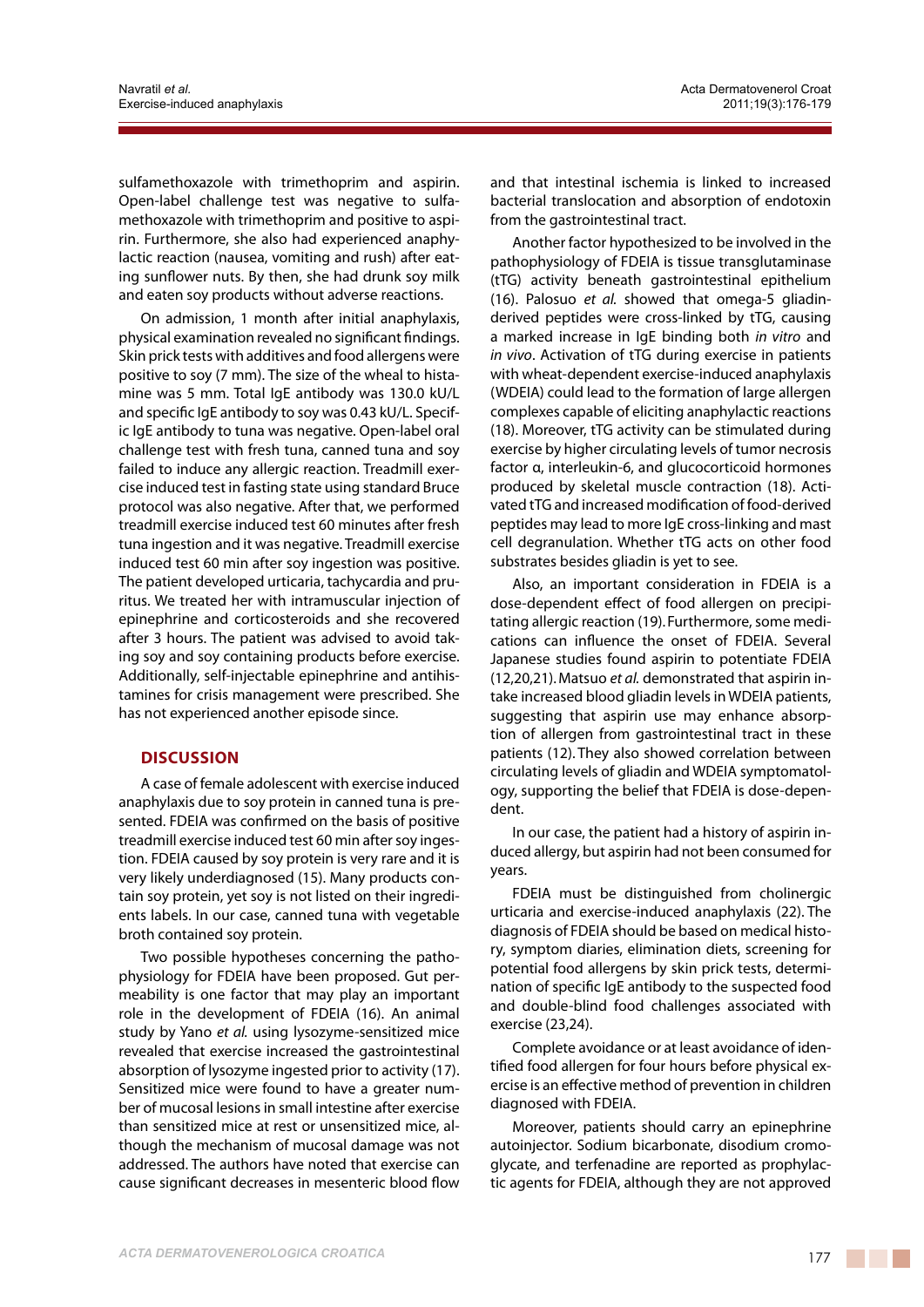(25-27). Therapy of acute attack includes antihistamines, corticosteroids, and/or epinephrine.

## **CONCLUSION**

FDEIA to soy is a very rare disorder. In cases of unexplained anaphylaxis, FDEIA should be considered, as reactions can occur several hours after ingesting the culprit food. In accordance with the Asthma and Allergy Foundation of America, soy is one of the nine most common food allergens and can be hidden in many foods (28). According to the currently increased awareness of physical exercise and increased consumption of foods containing soy proteins, the incidence of FDEIA caused by soy proteins could be expected to rise.

# **References**

- 1. Burks AW, Sampson HA. Anaphylaxis and food allergy. Clin Rev Allergy Immunol 1999;17:339-60.
- 2. Castells MC, Horan RF, Sheffer AL. Exercise-induced anaphylaxis. Clin Rev Allergy Immunol 1999;17:413-24.
- 3. Volcheck GW, Li JCT. Subspecialty clinics: allergic diseases. Exercise-induced urticaria and anaphylaxis. Mayo Clin Proc 1997;72:140-7.
- 4. Maulitz RM, Pratt DS, Schocket AL. Exercise-induced anaphylactic reaction to shellfish. J Allergy Clin Immunol 1979;63:433-4.
- 5. Noma T, Yoshizawa I, Ogawa N. Fatal buckwheat dependent exercise-induced anaphylaxis. Asian Pac J Allergy Immunol 2001;19:283-6.
- 6. Porcel S, Sanchez AB, Rodriguez E. Food-dependent exercise-induced anaphylaxis to pistachio. J Invest Allergol Clin Immunol 2006;16:71-3.
- 7. Morimoto K, Hara T, Hide M. Food-dependent exercise-induced anaphylaxis due to ingestion of apple. J Dermatol 2005;32:62-3.
- 8. Morimoto K, Tanaka T, Sugita Y, Hide M. Fooddependent exercise-induced anaphylaxis due to ingestion of orange. Acta Derm Venereol 2004;84:152-3.
- 9. Pauls JD, Cross D. Food-dependent exercise-induced anaphylaxis to corn. J Allergy Clin Immunol 1998;101:853-4.
- 10. Okano M, Sakuma Y. Food-dependent exercise-induced anaphylaxis due to matsutake mushrooms. Br J Dermatol 1997;136:805.
- 11. Silverstein SR, Frommer DA, Dobozin B, Rosen P. Celery-dependent exercise-induced anaphylaxis. J Emerg Med 1986;4:195-9.
- 12. Matsuo H, Morimoto K, Akaki T. Exercise and aspirin increase levels of circulating gliadin peptides in patients with wheat-dependent exercise-induced anaphylaxis. Clin Exp Allergy 2005;35:461-6.
- 13. Battais F, Mothes T, Moneret-Vautrin DA. Identification of IgE-binding epitopes on gliadins for patients with food allergy to wheat. Allergy 2005;60:815-21.
- 14. Theo SL, Gerez IFA, Ang EY, Shek LP. Food-dependent exercise-induced anaphylaxis – a review of 5 cases. Ann Acad Med Singapore 2009;38:905-9.
- 15. Adachi A, Horikawa T, Shimizu H, Sarayama Y, Ogawa T, Sjolander S, *et al.* Soybean beta-conglycinin as the main allergen in a patient with fooddependent exercise-induced anaphylaxis by tofu: food processing alters pepsin resistance. Clin Exp Allergy 2009;39:167-73.
- 16. Tewari A, Du Toit G, Lack G. The difficulties of diagnosing food-dependent exercise-induced anaphylaxis in childhood – a case study and review. Pediatr Allergy Immunol 2006;17:157-60.
- 17. Yano H, Kato Y, Matsuda T. Acute exercise induces gastrointestinal leakage of allergen in lysozymesensitized mice. Eur J Appl Physiol 2002;87:358-64.
- 18. Palosuo K, Varjonen E, Nurkkala J. Transglutaminase-mediated cross-linking of a peptic fraction of ω-5 gliadin enhances IgE reactivity in wheatdependent, exercise-induced anaphylaxis. J Allergy Clin Immunol 2003;111:1386-92.
- 19. Hanakawa Y, Tohyama M, Shirakata Y. Food-dependent exercise-induced anaphylaxis: a case related to the amount of food allergen ingested. Br J Dermatol 1998;138:898-900.
- 20. Harada S, Horikawa T, Ashida M. Aspirin enhances the induction of type I allergic symptoms when combined with food and exercise in patients with food-dependent exercise-induced anaphylaxis. Br J Dermatol 2001;145:336-9.
- 21. Aihara M, Miyazawa M, Osuna H. Food-dependent exercise-induced anaphylaxis: influence of concurrent aspirin administration on skin testing and provocation. Br J Dermatol 2002;146:466-72.
- 22. Woo M Y, Cwinn AA, Dickinson G, Yang WH. Food dependent exercise-induced anaphylaxis. Can J Emerg Med *2001*;3:315-7.
- 23. Romano A, Di Fonso M, Giuffreda F, Quaratino D, Papa G, Palmieri V, *et al.* Diagnostic work-up for food-dependent, exercise-induced anaphylaxis. Allergy 1995;50:817-24.
- 24. Paštar Z, Lipozenčić J. Adverse reactions to food and clinical expressions of food allergy. Skinmed 2006;5:119-25.